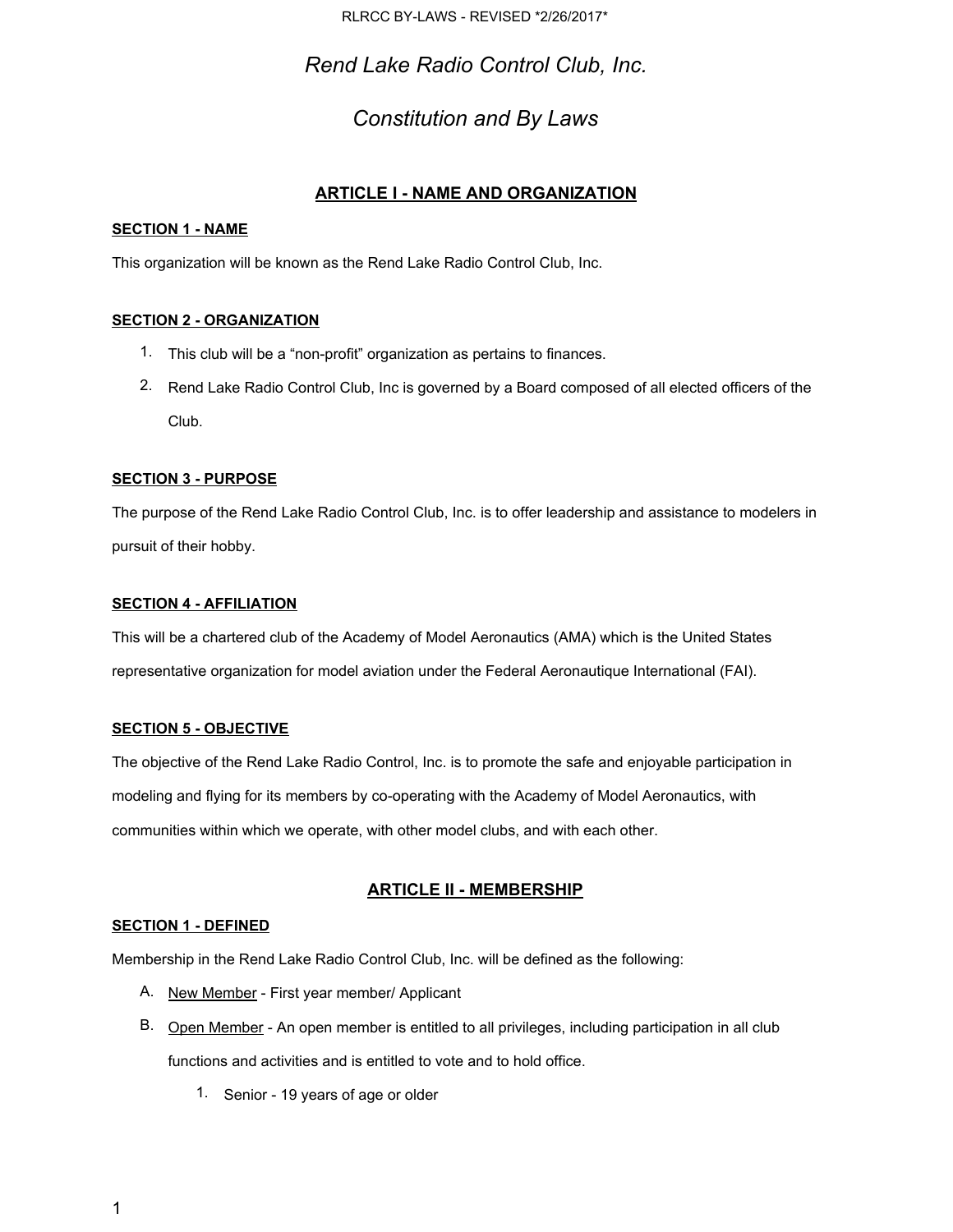## *Constitution and By Laws*

- 2. Junior Under 19 years of age
- 3. Family Members of a Senior's family living in the same household.

C. Honorary Member - An individual voted by the open members to be an Honorary Member for reasons determined by the existing circumstances. An Honorary Member has all the privileges of an Open Member including voting and holding office.

#### **SECTION 2 - APPLICATION PROCESS**

- A. A candidate shall make application for membership in writing on the application form, shall show proof of current membership in or application made to AMA, and shall be sponsored by an active member in good standing who has been a member for at least three (3) months. When an applicant does not have a sponsor, the three (3) elected Board Members **(Article IV - Officers, Section 1-F)** shall appoint a sponsor.
- B. Applications shall be submitted by the applicant, or the sponsor, to the presiding officer during a meeting. The presiding officer shall announce the application received and have then entered in the minutes. Applications shall be announced to the membership in the notice announcing next meeting.
- C. Applications for membership shall be acted upon at the next organizational meeting following the submission of such application and shall, at such meeting, be accepted, rejected, or referred for further investigation and consideration. The sponsor shall, at this meeting, attest that the candidate has been a guest at the flying site when other members were present. The sponsor shall attest to the integrity and intent of the applicant, that the applicant has demonstrated a supportive and positive attitude toward the hobby and Rend Lake RC Club and submit a signed statement that the applicant has received, read, and will abide by the Constitution and By-Laws and Flying Field Rules. The statement shall be signed by the sponsor and the applicant and appropriate dues submitted.
- D. Membership shall be granted upon majority approval of officers and members present.
- E. Membership is open to all who meet membership requirements.

## **SECTION 3 - MEMBER REQUIREMENTS**

2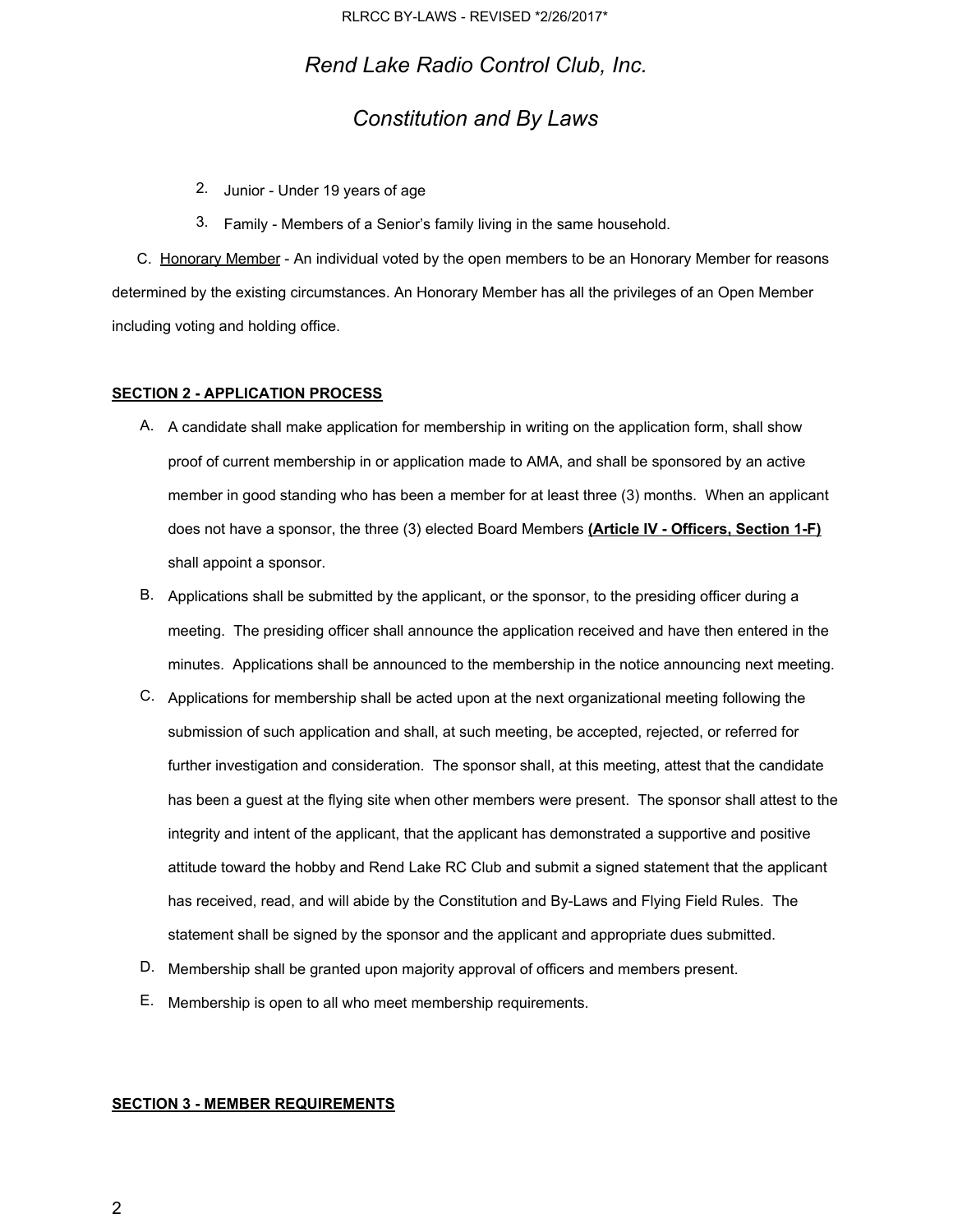## *Constitution and By Laws*

- A. Each member shall be responsible for the proper care and protection of club property and shall also be responsible, while involved in club activities, to conduct himself/herself in a manner reflecting positively on our Club and the Hobby.
- B. Each member shall be responsible for the enforcement of all Rend Lake RC Club, AMA and any other applicable rules and regulations while involved in the activities of the organization.
- C. To the best of their ability, each member is encouraged to support the club activities and to participate in the administration of functions and contest, static displays, field maintenance, or any other activity sanctioned by the club.

#### **SECTION 4 - RESIGNATION**

A. Any member in good standing may resign his/her membership by giving written notice to the club.

#### **SECTION 5 - TERMINATION**

A. If any member ceases to have the qualification necessary for membership in the AMA, his/her membership in the Club shall thereby terminate, subject to reinstatement upon restoration of eligibility.

#### **SECTION 6 - EXPULSION**

A. This section provides for the enforcement of the Grievance Procedure (Flight and Ground Safety Rules). It shall also provide for the enforcement of any other unacceptable behavior by an individual member or members. Any individual may be expelled from membership from the Club by a two-thirds (⅔) majority vote of the membership if in the Boards determination, such individual willfully commits any act or omission which is a violation of any of the terms of these Constitution and By-Laws, Rules of the AMA, or which is detrimental to the club, the AMA, or to model aviation.

#### **SECTION 7 - REINSTATEMENT**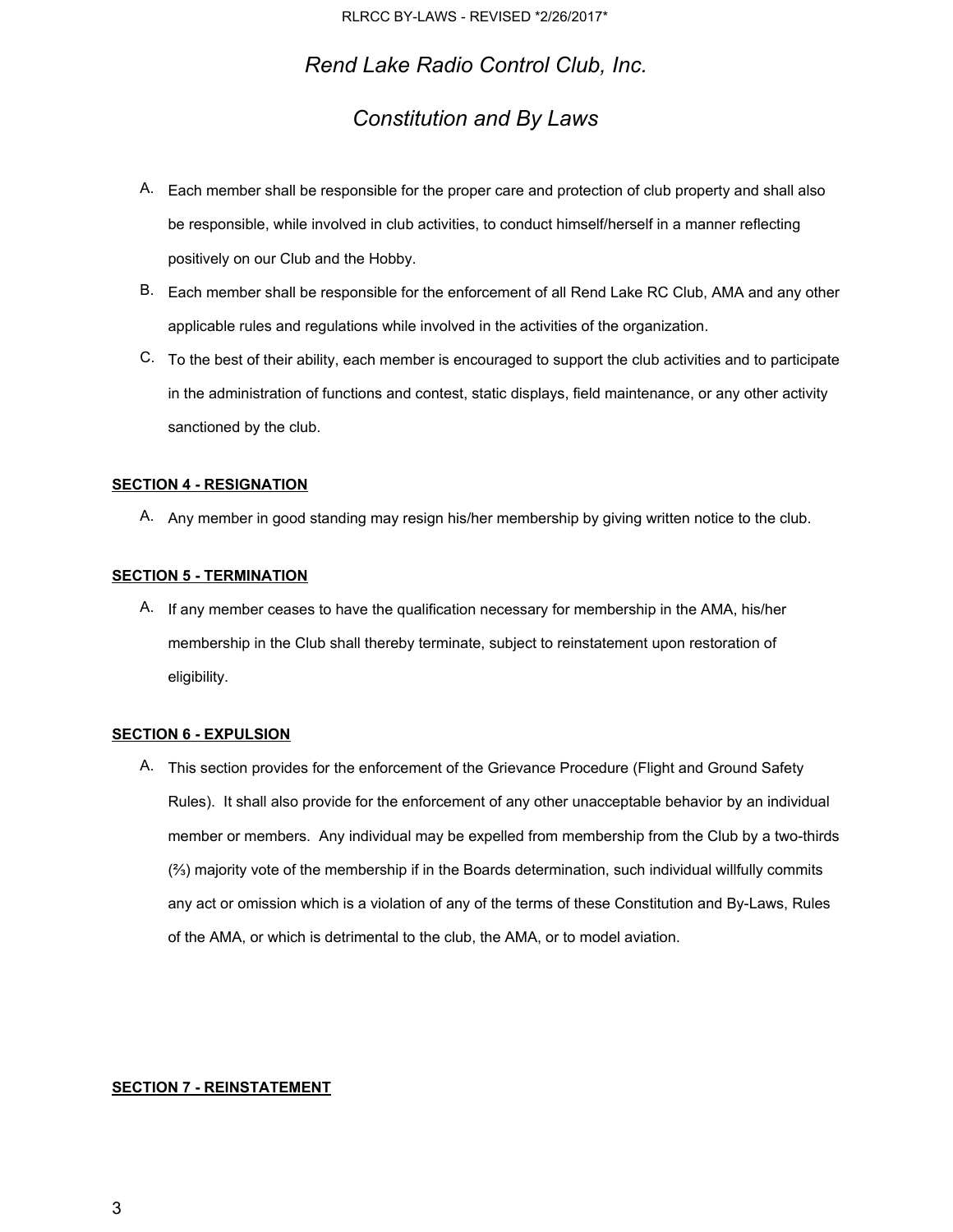## *Constitution and By Laws*

A. Any member who is expelled from membership may be reinstated to membership only by two-thirds (⅔) majority vote of the club members attending a regular scheduled meeting.

## **ARTICLE III - DUES, FEES AND ASSESSMENTS**

#### **SECTION 1 - DUES**

A. Dues will be voted on each year by the voting members in attendance. The amount of dues to be charged will be determined by the known or anticipated needs of the Club. The amount of dues will be determined by two-thirds (⅔) majority of the attending voting members and voted on at the December meeting.

#### **SECTION 2 - FEES AND ASSESSMENTS**

A. Fees and Assessments, other than annual dues, may be levied only by majority vote of the Open and Honorary members in attendance. If the members so vote, a majority vote of all Open and Honorary members may be required.

## **SECTION 3 - MEMBERSHIP DUES**

- A. New Member 100% <sup>=</sup> **\$40.00**.
- B. Open Members
	- 1. Senior 100% <sup>=</sup> **\$40.00** per year.
	- 2. Junior 50% <sup>=</sup> **\$20.00** per year.
	- 3. Family 50% <sup>=</sup> **\$20.00** per year. Family of senior members that reside in same household.
- C. Honorary Members, Presidents of other AMA chartered clubs, the President of AMA, and District Vice-President are not required to contribute fees, dues or assessments.
- D. Dues will be paid no later than March 1st of each year. New members who join after October 1st, dues will be at 100%, but will be applied to the following year.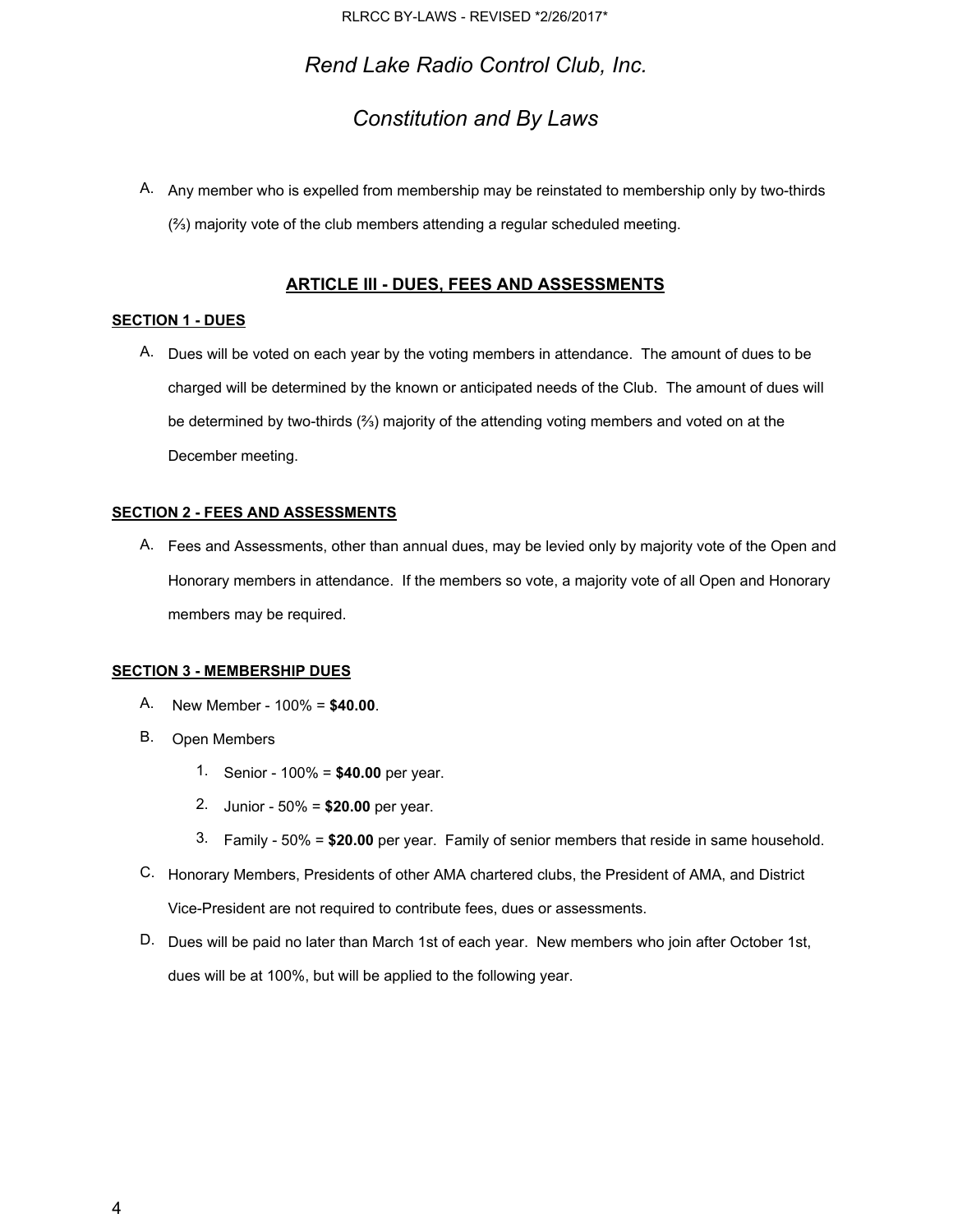RLRCC BY-LAWS - REVISED \*2/26/2017\*

*Rend Lake Radio Control Club, Inc.*

# *Constitution and By Laws*

## **ARTICLE IV - OFFICERS**

## **SECTION 1 - ELECTED OFFICERS**

The following are elected positions in the Rend Lake RC Club, inc.

- A. President
- B. Vice President
- C. Secretary
- D. Treasurer
- E. Safety Coordinator
- F. Three (3) Board Members

## **SECTION 2 - ELECTION OF OFFICERS**

- A. Officers of the club will be nominated by the Nomination Committee **(Article VI Committees, Section 6)** and elected from the current Open and Honorary Members.
- B. Nominations for officers will be made by the Nomination Committee and accepted from the floor at the November Meeting each year.
- C. Election of officers will be held at the following December meeting.
- D. A simple majority vote of the members present will be accepted.

## **SECTION 3 - TERMS OF OFFICE**

- A. Officers will be elected annually to serve for a term of one year, however:
	- 1. The President may serve more than two (2) consecutive terms.
	- 2. The Vice-President may serve more than two (2) consecutive terms.
	- 3. The Secretary may serve more than two (2) consecutive terms.
	- 4. The Treasurer may serve more than two (2) consecutive terms.
	- 5. The Safety Coordinator may serve more than two (2) consecutive terms.
- B. Officers will assume their elected office on January 1st of the year following election through

December 31st of the same year.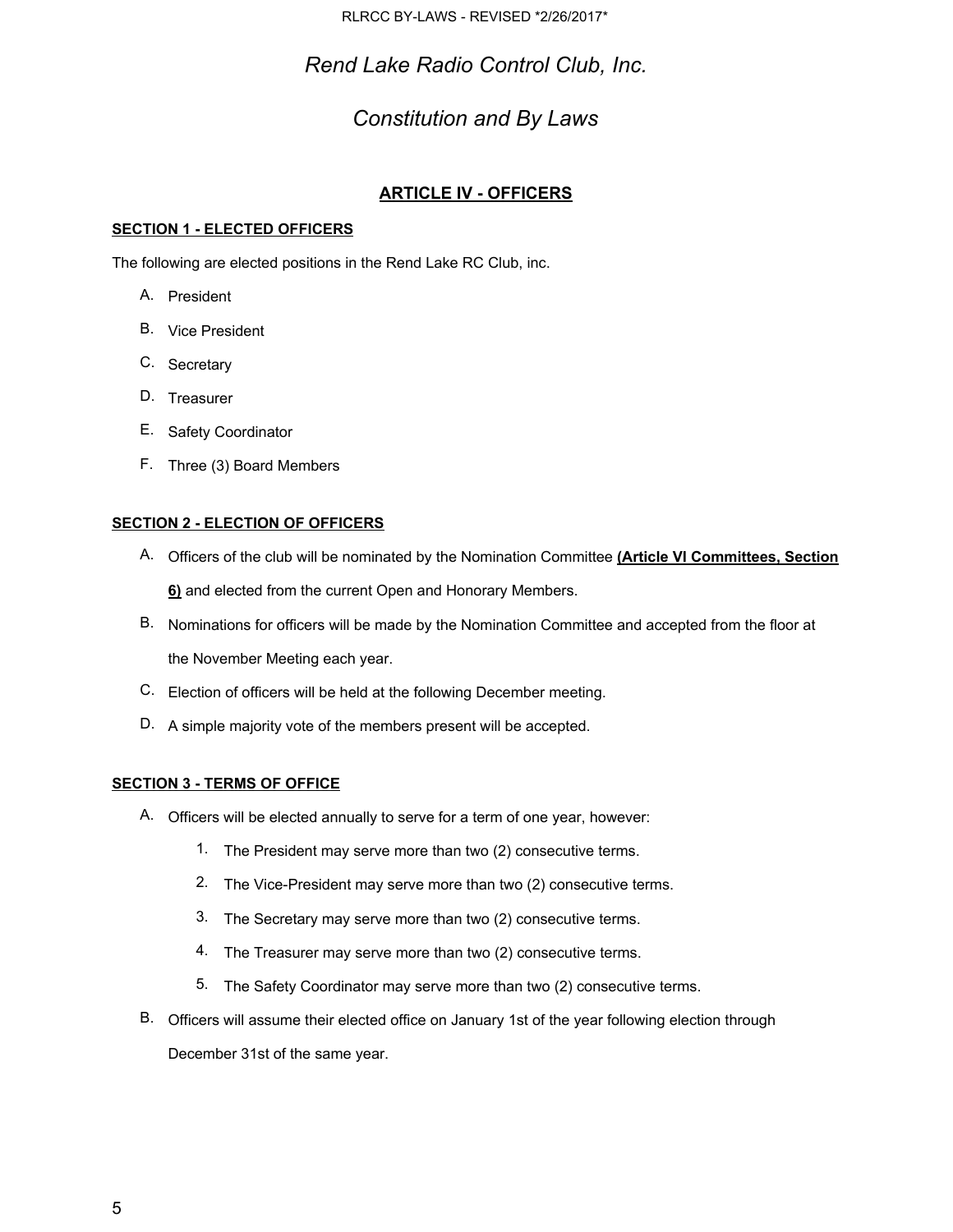# *Constitution and By Laws*

## **SECTION 4 - DUTIES OF OFFICERS**

- A. *President - The President Shall:*
	- 1. Preside over monthly and/or special meetings.
	- 2. Act as spokesman for the Club when necessary.
	- 3. Appoint committee chairmen as needed.
	- 4. Appoint committees as outlined in **(Article VI - Committees).**
	- 5. Be a member, ex-officio, of all committees.

## B. *Vice President - The Vice President Shall:*

- 1. Preside over monthly and/or special meetings whenever the President is unable to do so.
- 2. He will assist all officers.

## C. *Secretary - The Secretary Shall:*

- 1. Keep the minutes and attendance at all Club meetings.
- 2. Renew the AMA Charter annually. (Mid-January -March 1st)
- 3. File timely reports with the Federal and/or State bureaus as may be required.
	- a. Corporation Certificate State should mail annual report in July to registered agent. This has to be submitted to the State before September 1st.
- 4. Maintain the official copy of the Constitution and By-Laws, and provide copies for distribution when requested.
- 5. Sit on the Constitution and By-Laws committee.
- 6. Maintain, in conjunction with the Treasurer, the official membership roster.
- 7. Use the Clubs' designated document system for maintaining records as spelled out in **(Article VII- Miscellaneous Provisions, Section 2)**.
- 8. Provide membership cards to all current members.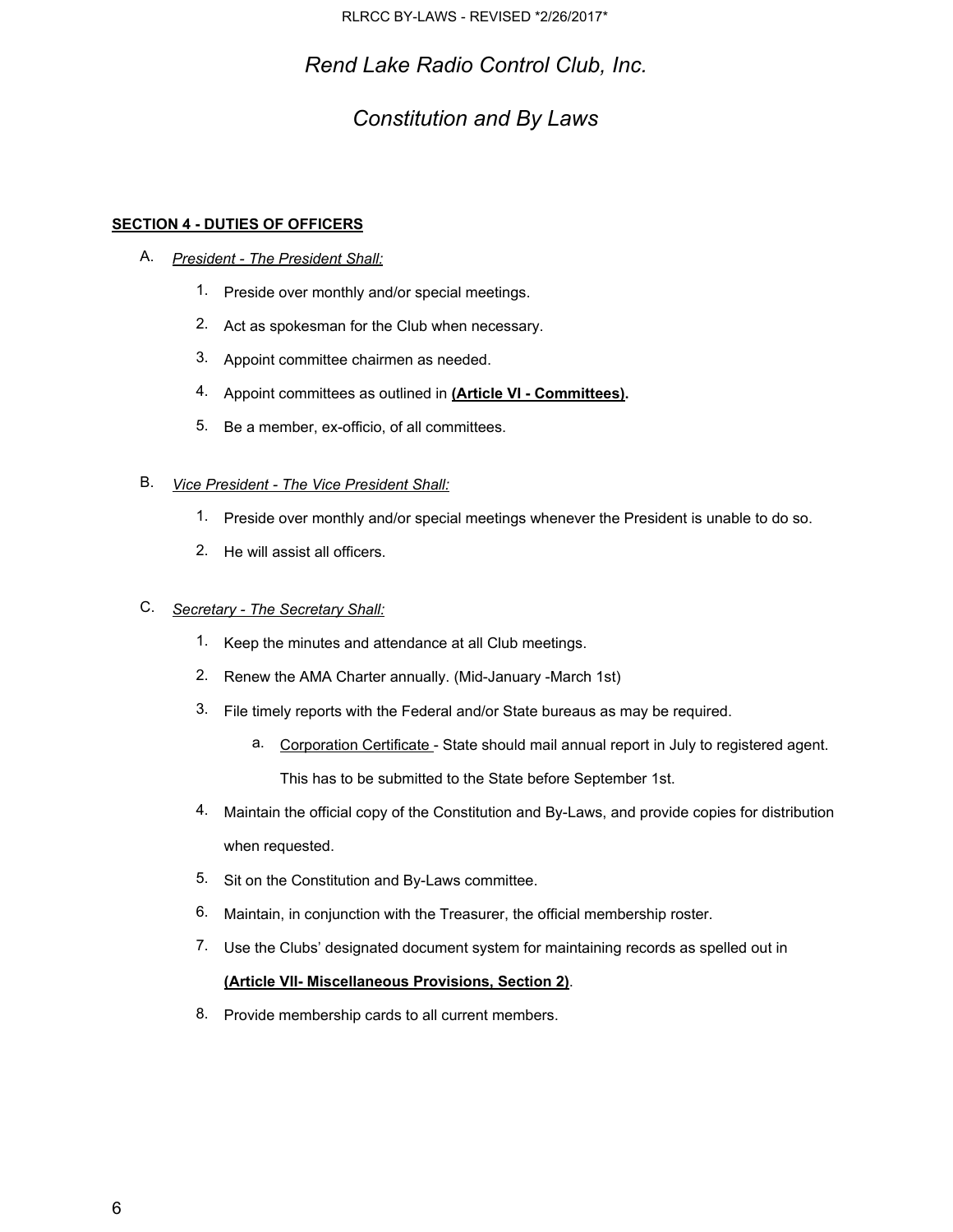# *Constitution and By Laws*

## D. *Treasurer - The Treasurer Shall:*

- 1. Maintain an accurate record of all monies received and distributed by the club.
- 2. Pay all debts authorized by the club membership.
- 3. Collect dues, fees, and other payments when they are payable.

## E. *Safety Coordinator - The Safety Coordinator Shall:*

- 1. Promote and encourage a climate of safety awareness within the club. At all times, demonstrate to the membership that "Safety is Everyone's Business."
- 2. *NOT* be the "Field Police". Rather, he/she should display a positive attitude and willingness to teach others in regards to safety at the flying site.
- 3. Leadership skills, knowledge about the hobby, high standards, and a positive attitude are vital attributes of a successful safety coordinator. He/she should know the Flying Site Rules, the Constitution & By-Laws, and lead by example so club members will gain respect and be an encouraging resource to turn to with any safety questions that may arise. A successful and influential safety coordinator is able to use good judgment and common sense when addressing possible safety issues.
- 4. Be responsible for immediate dissemination of safety related bulletins, insurance and other related information to the membership, and reports of potential insurance claims due to accidents in the club.
- 5. Serve on the "SAFETY COMMITTEE" as spelled out in **(Article VI - Committees, Section 5)**.
- 6. Perform a safety audit of club facilities, equipment, and grounds to ensure everything is in good working order and safe for normal use by members and the public annually. Examples:
	- a. Fire Extinguisher Service Dates.
	- b. Frequency Board.
	- c. Trainer Radios.
	- d. Other Items as deemed necessary.
- 7. Maintains posted site safety plans at flying sites to handle serious accidents/incidents and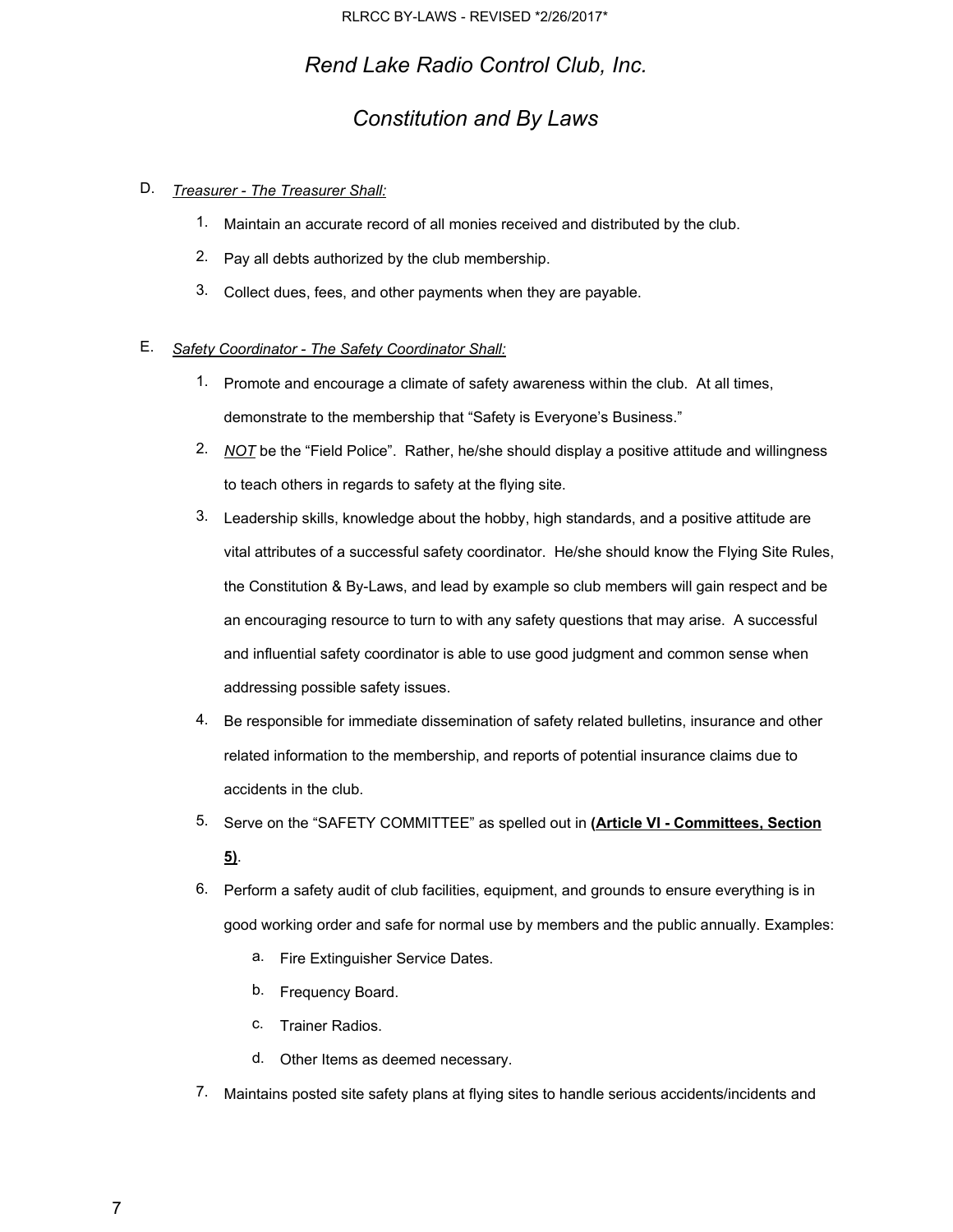## *Constitution and By Laws*

flying site rules. Shall perform an annual review with all club members prior to flying season of the following:

- a. Emergency telephone numbers.
- b. Flying site GPS coordinates.
- c. Nearest hospitals and or emergency medical facility.
- d. Flying site safety and operational rules.
- e. First Aid Kits.
- 8. Ensure compliance with ALL AMA and Club safety regulations.
- 9. Conduct a safety inspection and investigate to identify possible causes of accidents and near-misses. Shall report said findings to the membership for the purpose of improving safety, **AND NOT** to place blame on a person or persons involved in a mishap.
- 10. Be empowered to immediately ground any aircraft not complying with Club safety rules.
- 11. Being elected to Safety Coordinator comes with a lot of responsibility and duties, more than any other position on the board. Therefore, the Safety Coordinator shall be empowered to appoint as many deputies, known as **"Safety Officers" ( Article IV - Officers, Section 5-A)**, as necessary to attain full administration of his duties.
- F. Three (3) Board Members They Shall:
	- 1. Fulfill roles when needed and assigned by the President.
	- 2. Fulfill the duties in **(Article II - Membership, Section 2-A)**.
	- 3. Fulfill the duties in **(Article VI - Committees, Section 5-E)**.

#### **SECTION 5 - APPOINTED OFFICERS**

- A. *Safety Officer - The Safety Officer Shall:*
	- 1. Be appointed by the Safety Coordinator as spelled out in **(Article IV - Officers, Section 4, Item E-11)**.
	- 2. Be responsible to the Safety Coordinator and aid in completing duties assigned to the Safety Coordinator position.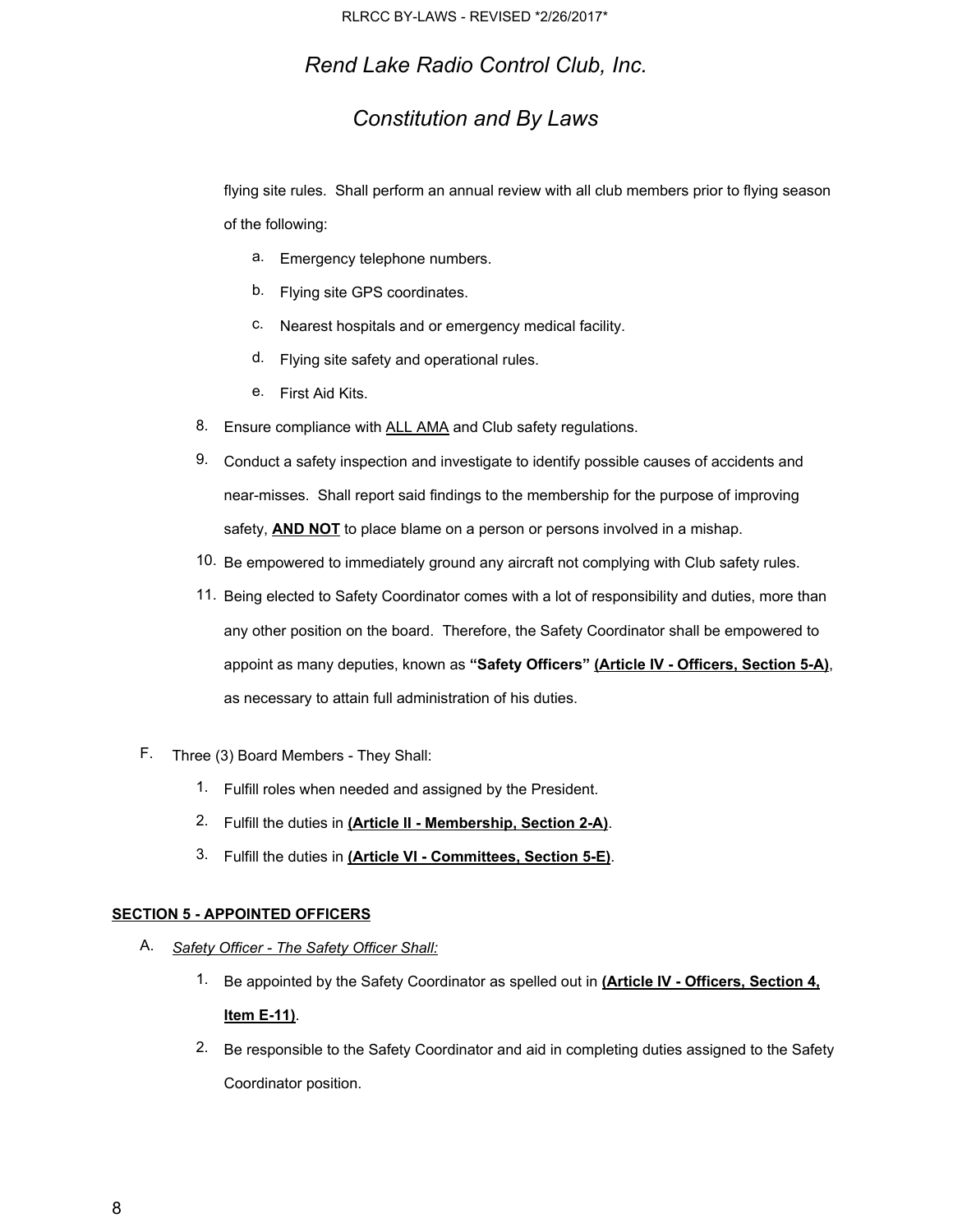# *Constitution and By Laws*

- 3. Have the same authority as the Safety Coordinator. Will report any issues or circumstances directly to Safety Coordinator, who will notify board members.
- 4. Promote and encourage a climate of safety awareness within the club. At all times, demonstrate to the membership that "Safety is Everyone's Business."
- 5. *NOT* be the "Field Police". Rather, he/she should display a positive attitude and willingness to teach others in regards to safety at the flying site.
- 6. Leadership skills, knowledge about the hobby, high standards, and a positive attitude are vital attributes of a successful safety officer. He/she should know the Flying Site Rules, the Constitution & By-Laws, and lead by example so club members will gain respect and be an encouraging resource to turn to with any safety questions that may arise. A successful and influential safety coordinator is able to use good judgment and common sense when addressing possible safety issues.
- 7. Serve on the "SAFETY COMMITTEE" as spelled out in **(Article VI - Committees, Section-5)**.

### **SECTION 6 - VACANCIES**

A. Should an officer be unable to serve his/her term of office, a special election will be held to fill the vacancy for the unexpired term of office.

### **ARTICLE V - MEETINGS**

#### **SECTION 1 - REGULAR MEETINGS**

- A. Monthly meetings will be held to conduct Club business and for fellowship on the 1st Monday of each month unless that Monday is a holiday. In that event, the meeting will be held on the 2nd Monday of the month.
- B. By vote of those members in attendance at a meeting, the meeting date and/or place may be changed for the following month or months

#### **SECTION 2 - SPECIAL MEETINGS**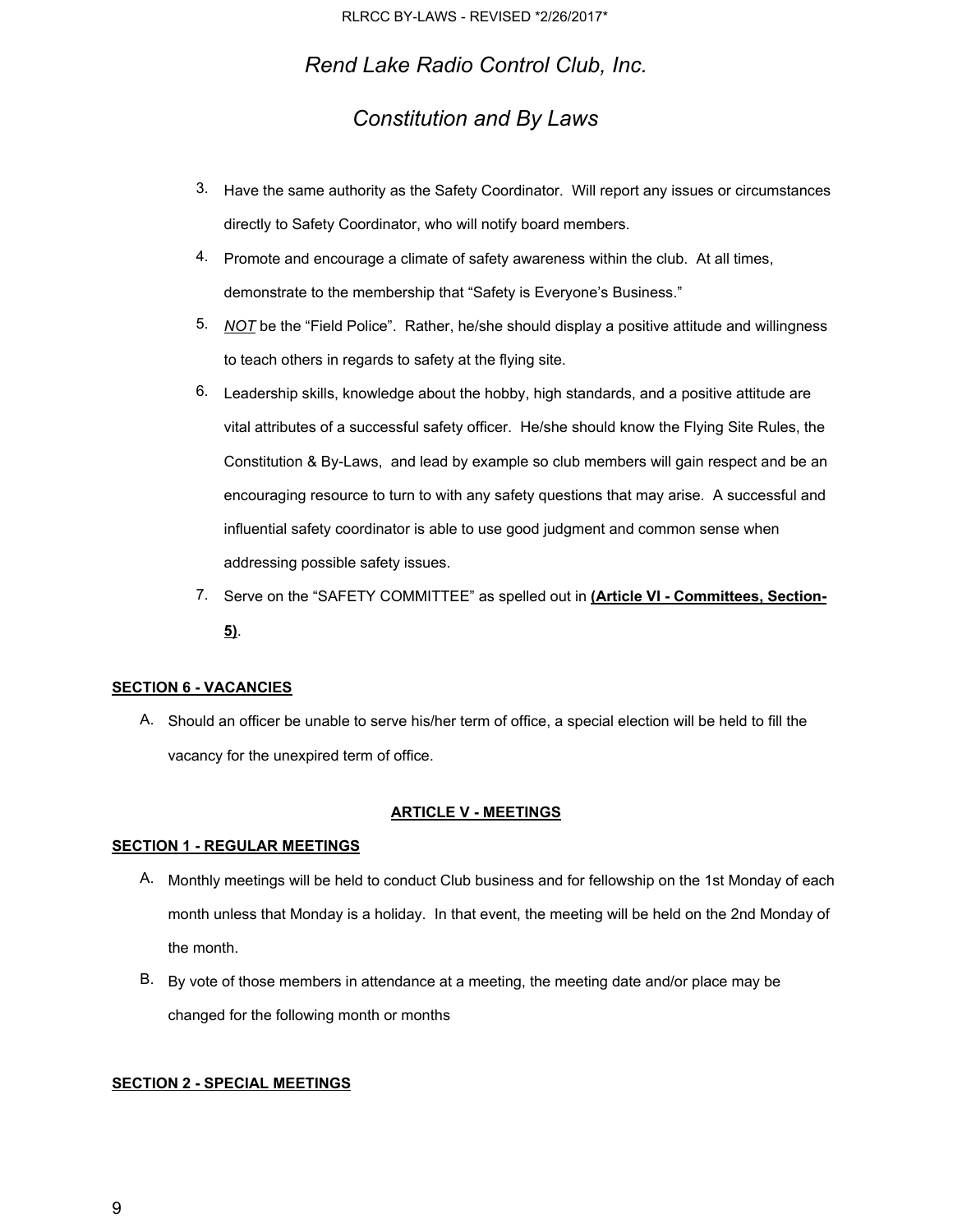# *Constitution and By Laws*

A. Special meetings may be called by the President or his representative.

## **ARTICLE VI - COMMITTEES**

## **SECTION 1 - PERMANENT COMMITTEE**

- A. May be appointed by the President to conduct club business.
- B. May continue to exist until dissolved by the President.

## **SECTION 2 - TEMPORARY COMMITTEE**

A. May be appointed by the President from time to time to serve a specific need.

## **SECTION 3 - CONSTITUTION AND BY-LAWS COMMITTEE**

- A. May be appointed by the President.
- B. Will always include Club Secretary.

### **SECTION 5 - SAFETY COMMITTEE**

- A. The Safety Committee shall serve a vital role within the Club.
- B. They review flying field and safety rules annually to make sure they meet AMA minimum requirements.
- C. Will serve a vital role in the adopted grievance procedure as spelled out in **(Article IX - Grievance**

## **Procedure)**.

- D. The Safety Committee members shall be:
	- 1. President
	- 2. Vice President
	- 3. Secretary
	- 4. Treasurer
	- 5. Safety Coordinator (shall serve as chairman)
	- 6. Two (2) Safety Officers chosen by the Safety Coordinator
- E. In the event that any safety committee member(s) are involved in a grievance, they shall be removed and replaced by the next highest elected member, and those positions filled from the three (3) elected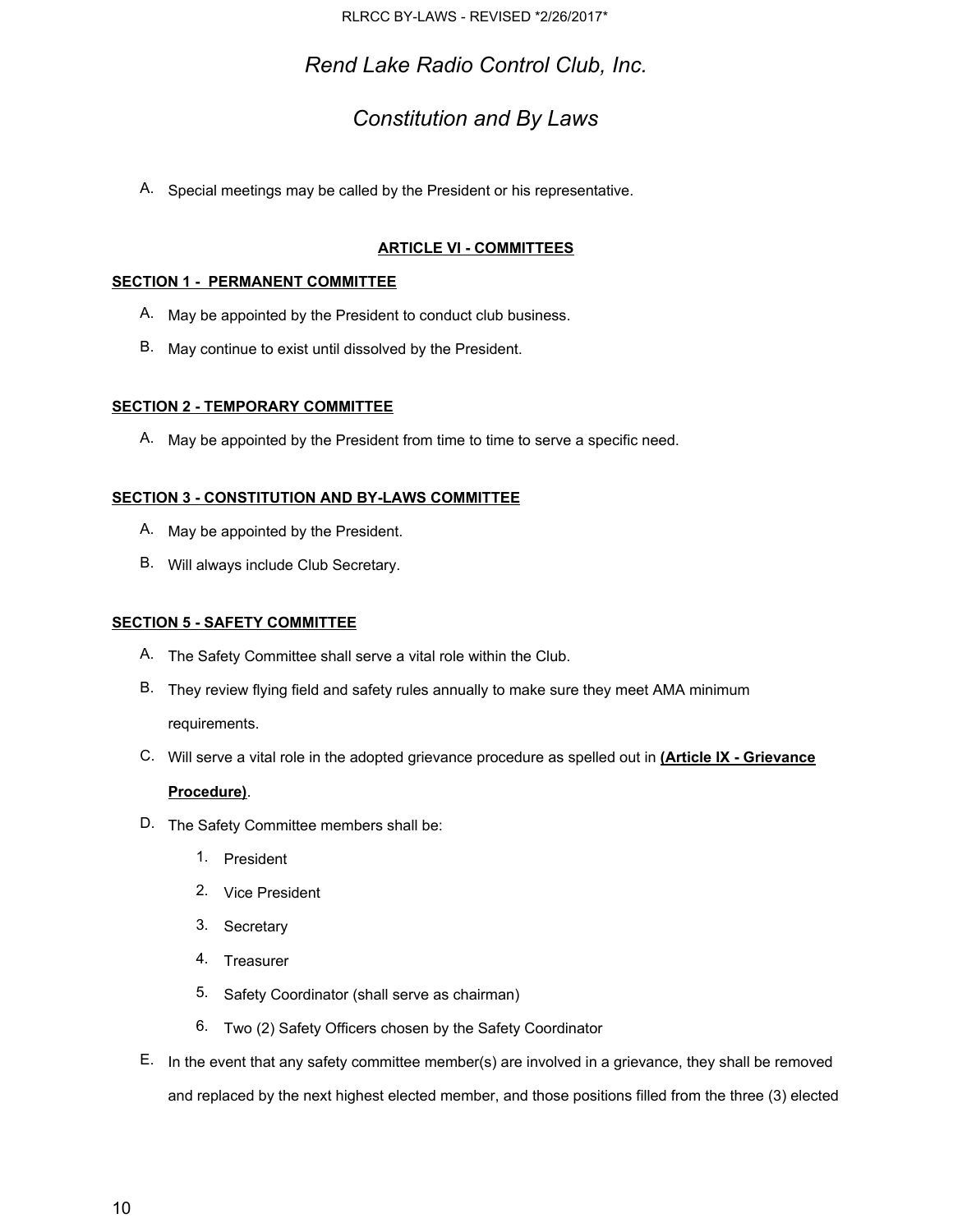# *Constitution and By Laws*

Board Members **(Article IV - Officers, Section 1-F)**.

F. In the event the Safety Coordinator/ Chairman is involved in a grievance, and is replaced per (**Article**

**VI - Committees, Section 5-E)** the new assembled committee may choose to elect an acting chairman.

## **SECTION 6 - NOMINATION COMMITTEE**

- A. President shall appoint three (3) people from the open or honorary membership.
- B. Nominations for officers will be made by the Nomination Committee and accepted from the floor at the November Meeting each year.

## **ARTICLE VII - MISCELLANEOUS PROVISIONS**

### **SECTION 1 - CLUB EMAIL**

For the continuity and maintenance of electronic communications, and to be on file with the AMA as the official contact email of the club, the Official Email of the Rend Lake RC Club will be:

### **[rendlakercclub@yahoo.com](mailto:rendlakercclub@yahoo.com)**

A person or persons can be named manager of this account. It will be their responsibility to forward all incoming mail to the designated recipient.

### **SECTION 2 - RECORD KEEPING**

For continuity in the Club, Club documents, and easy transitions of board members in futures to come, Google Drive and Google Documents will be used for generating all records pertaining to club business. The Club has a Google account already in place, and the username and password will be passed from one board to the next for future use.

### **SECTION 3 - NEW MEMBER INFORMATION PACKET**

- A. New members will be provided with the following information:
	- 1. A copy of the Club Constitution and By-Laws.
	- 2. A Club roster with addresses and telephone numbers.
	- 3. On said roster, Instructor pilots will be noted so as they can be contacted for available times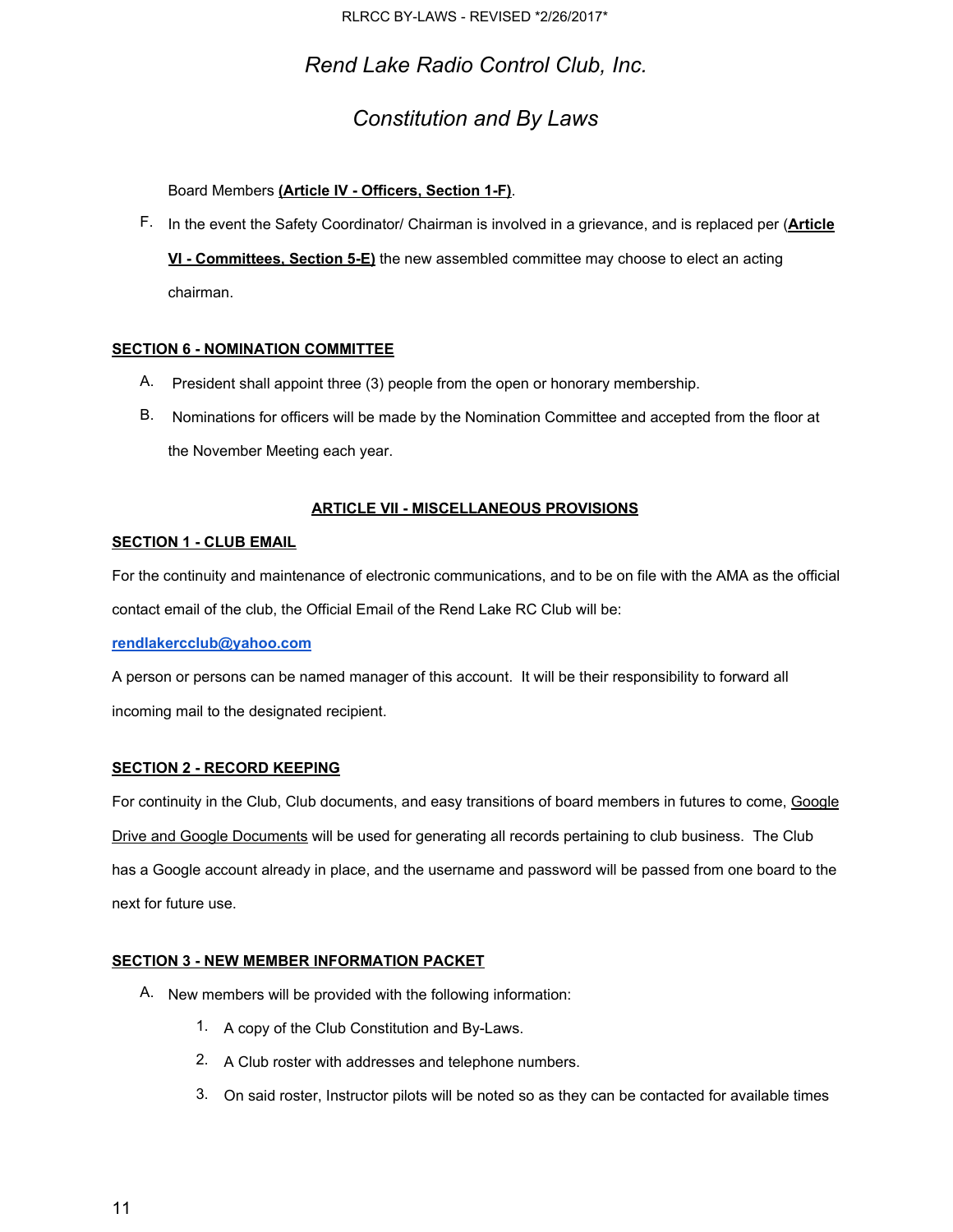RLRCC BY-LAWS - REVISED \*2/26/2017\*

## *Rend Lake Radio Control Club, Inc.*

## *Constitution and By Laws*

of instruction.

4. A copy of Club safety rules and any special safety rules pertaining to specific flying sites.

#### **SECTION 4 - INSTRUCTOR PILOTS**

Instructor pilots will be appointed by the membership from the experienced pilot members. A majority vote of approval of the attending voting membership at a scheduled meeting will confirm an Instructor Pilot appointment.

#### **SECTION 5 - AMA INTRO PILOT PROGRAM**

A minimum of three (3) Intro Pilots appointed by the Club President.

#### **SECTION 6 - DISSOLUTION OF CLUB**

The Corporation may be dissolved with the approval of a two-thirds (⅔) majority vote of the total membership. Upon the dissolution of the Corporation, the Board shall, after paying or making provisions for the payment of all of the liabilities of the Corporation, dispose of all the assets of the Corporation exclusively for the purposes of the Corporation in such manner, to the Rend Lake College Foundation, or to such other organization or organizations organized and operated exclusively for charitable, educational, religious or scientific purposes as shall at the time qualify as an exempt organization or organizations under Section:501(c)(3) of the Internal Revenue Code of 1986, as amended, or to such other organization with purposes similar to the purposes of this Corporation, as the Board shall determine. Any of such assets not so disposed of shall be disposed of by the Court of Common Pleas (or similar court) of the county in which the principal office of this Corporation is then located, exclusively for such purposes and to such organization or organizations, as said court shall determine, which are organized and operated exclusively for such purposes.

#### **ARTICLE VIII - AMENDMENTS & NOTICE TO MEMBERS**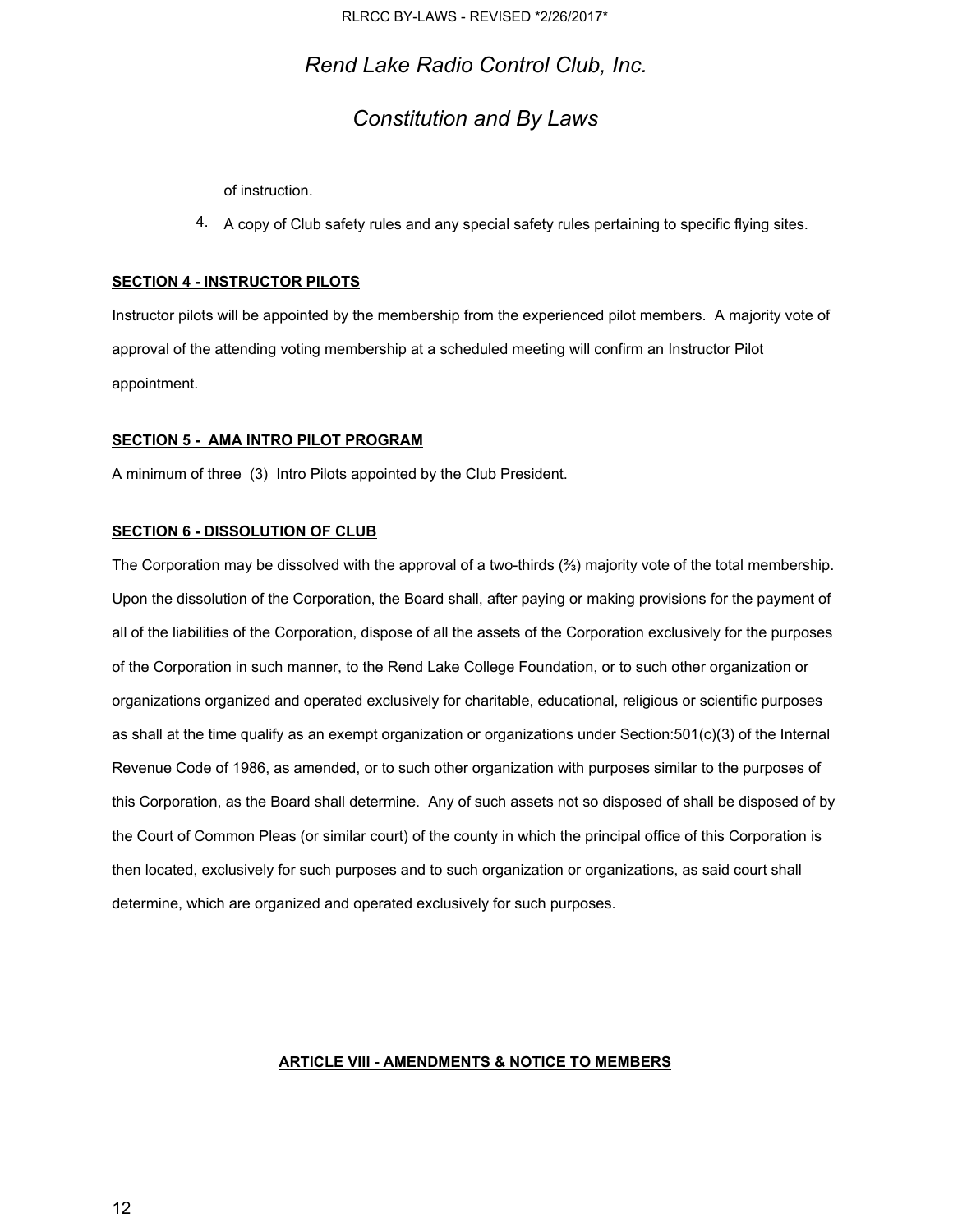## *Constitution and By Laws*

## **SECTION 1 - AMENDMENTS**

The articles of this Constitution and By-Laws may be amended, supplemented, altered or withdrawn by a majority vote of two-thirds (⅔) of the attending membership after a ten (10) day notice of a vote. If a member cannot attend a meeting, he or she, may send a letter of preference to the president.

## **SECTION 2 - EXCLUSIONS**

Amendments to the Constitutions and By-Laws will follow **(Article VIII - Amendments & Notice to Members, Section 1)** except for where it is expressly called out for an annual vote.

## **SECTION 3 - NOTICE TO MEMBERS**

All notices and announcements to members required under these Constitution and By-Laws shall be by:

- A. Email, or
- B. Regular mail, if member doesn't have email.

## **ARTICLE IX - GRIEVANCE PROCEDURE**

### **(FLIGHT AND GROUND SAFETY RULES)**

### **SECTION 1 - PURPOSE**

The grievance procedure provides a mechanism to enforce existing safety rules by providing a progressive disciplinary system when needed. Although most complaints can be resolve informally, if a complaint is serious or cannot be resolved informally, the matter should be referred to the Safety Committee for its consideration by means of a Grievance Form to be filled out and turned into the Safety Committee Chairman. At least one witness is required to sign the Grievance Form.

The Safety Committee shall use its judgment in carrying out action on the following.

### **SECTION 2 - PROCESS**

A Grievance Form will be filled out and turned into the Safety Committee Chairman. At least one witness is required.

### **SECTION 3 - STEPS**

## **A. FIRST VIOLATION**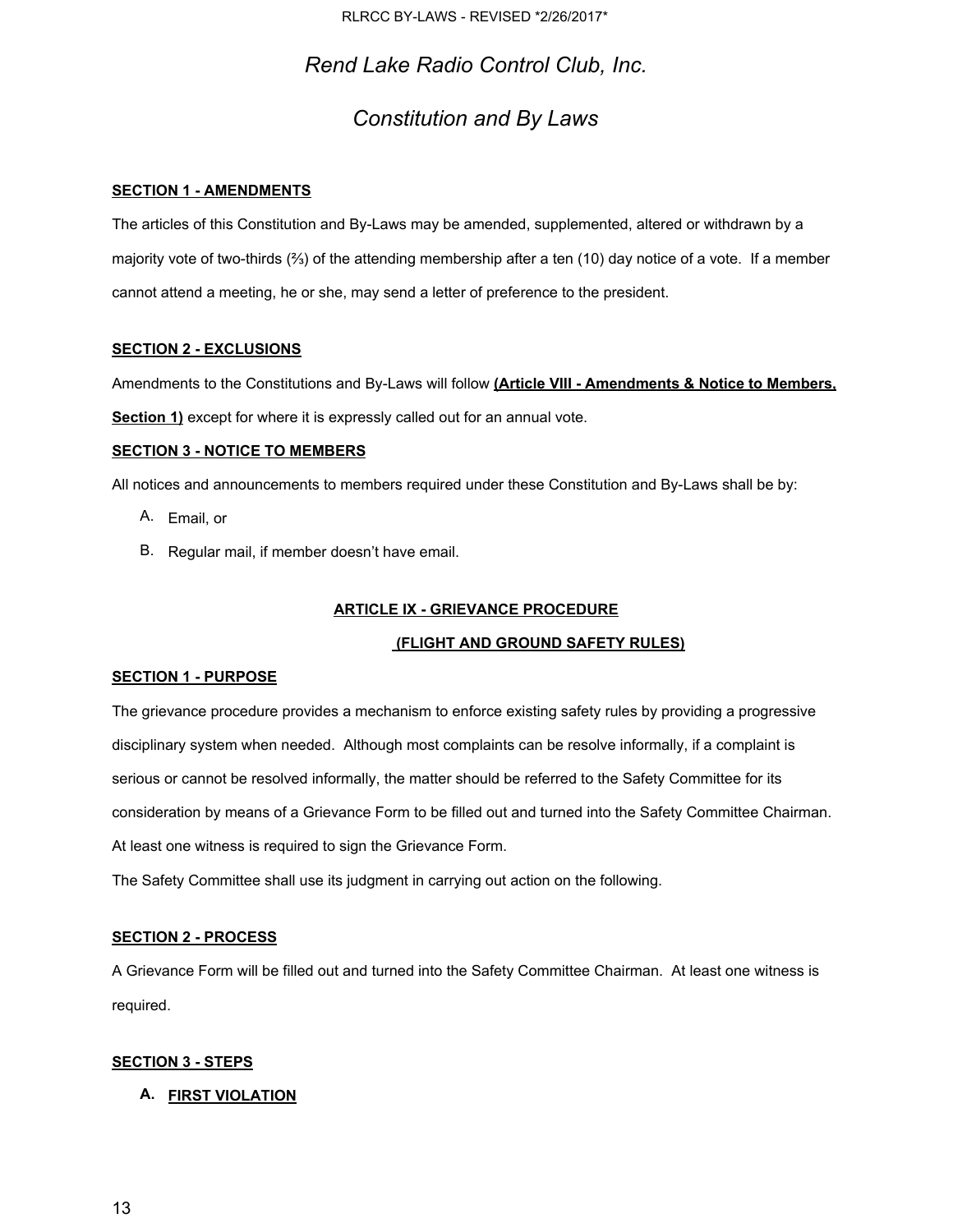## *Constitution and By Laws*

- 1. Viewpoints of both complainants and accused will be considered.
- 2. Complaint's name will be disclosed.
- 3. A verbal reprimand will be given to the accused by the Safety Committee, and this will be recorded in the Club records.

## **B. SECOND VIOLATION**

- 1. Complainant's name will be disclosed.
- 2. The accused has the right to a written rebuttal, to be reviewed by the Safety Committee.
- 3. If the Safety Committee so decides, the flying privileges of the accused will be suspended for thirty (30) days.
- 4. Written notice from the Safety Committee shall be issued to the accused, and a copy placed in club records.

## **C. THIRD VIOLATION**

- 1. Safety Committee will notify the accused in writing and the Club members via the Club email that the Club will vote on the expulsion of the accused at the next meeting.
- 2. Said expulsion will last for a one-year minimum or longer as deemed necessary by the Safety Committee.
- 3. A member may be expelled from the Club only upon two-thirds  $(*')$  majority vote of the members present at the meeting.
- 4. Voting will be by secret ballot at a regular monthly meeting.
- 5. The expelled member may reapply for membership after the expiration of the expulsion time period.

### **SECTION 4 - STEP ENFORCEMENT**

The three actions (steps) will not be enforced unless they are accumulated within a two-year period of time.

### **SECTION 5 - RETALIATION**